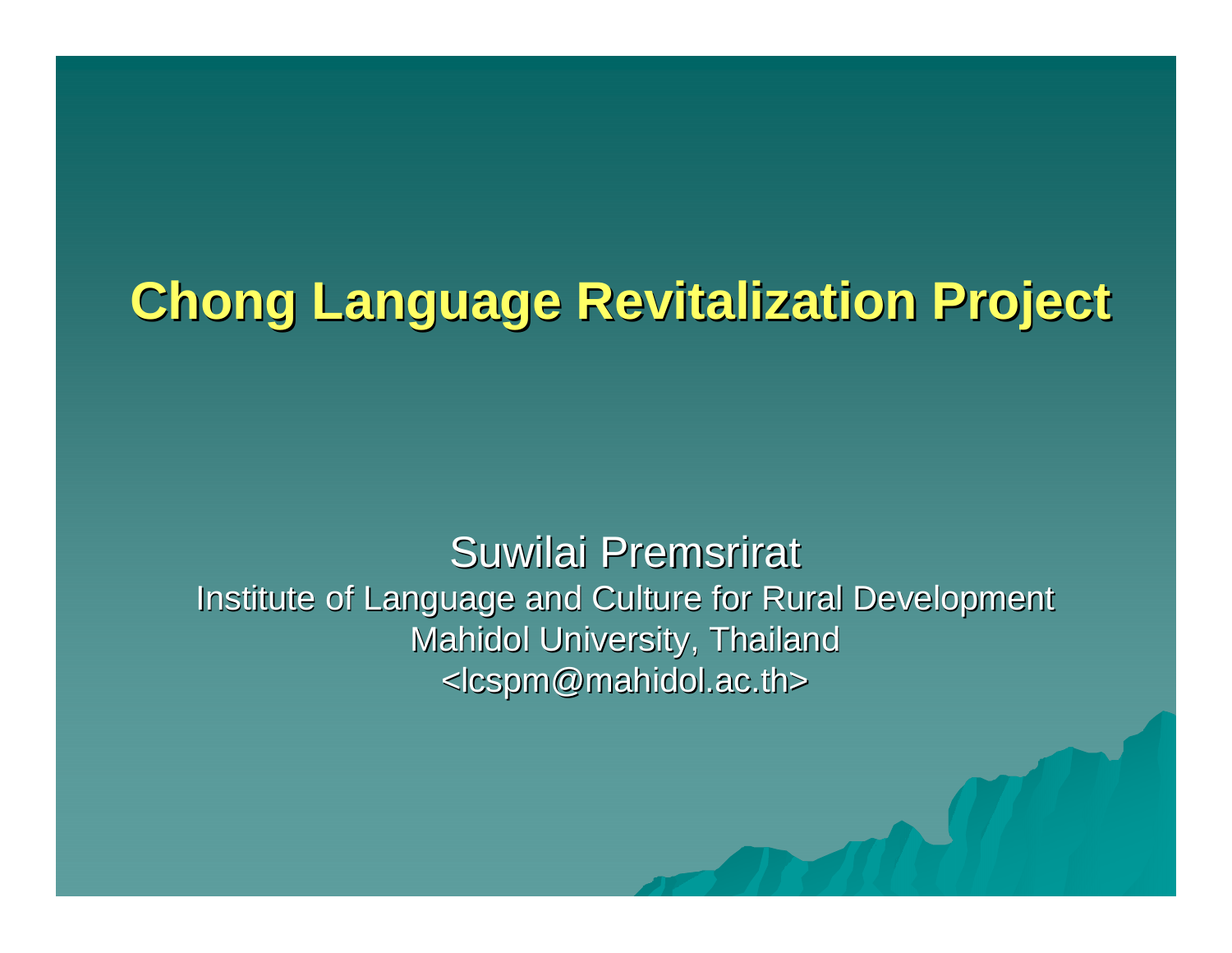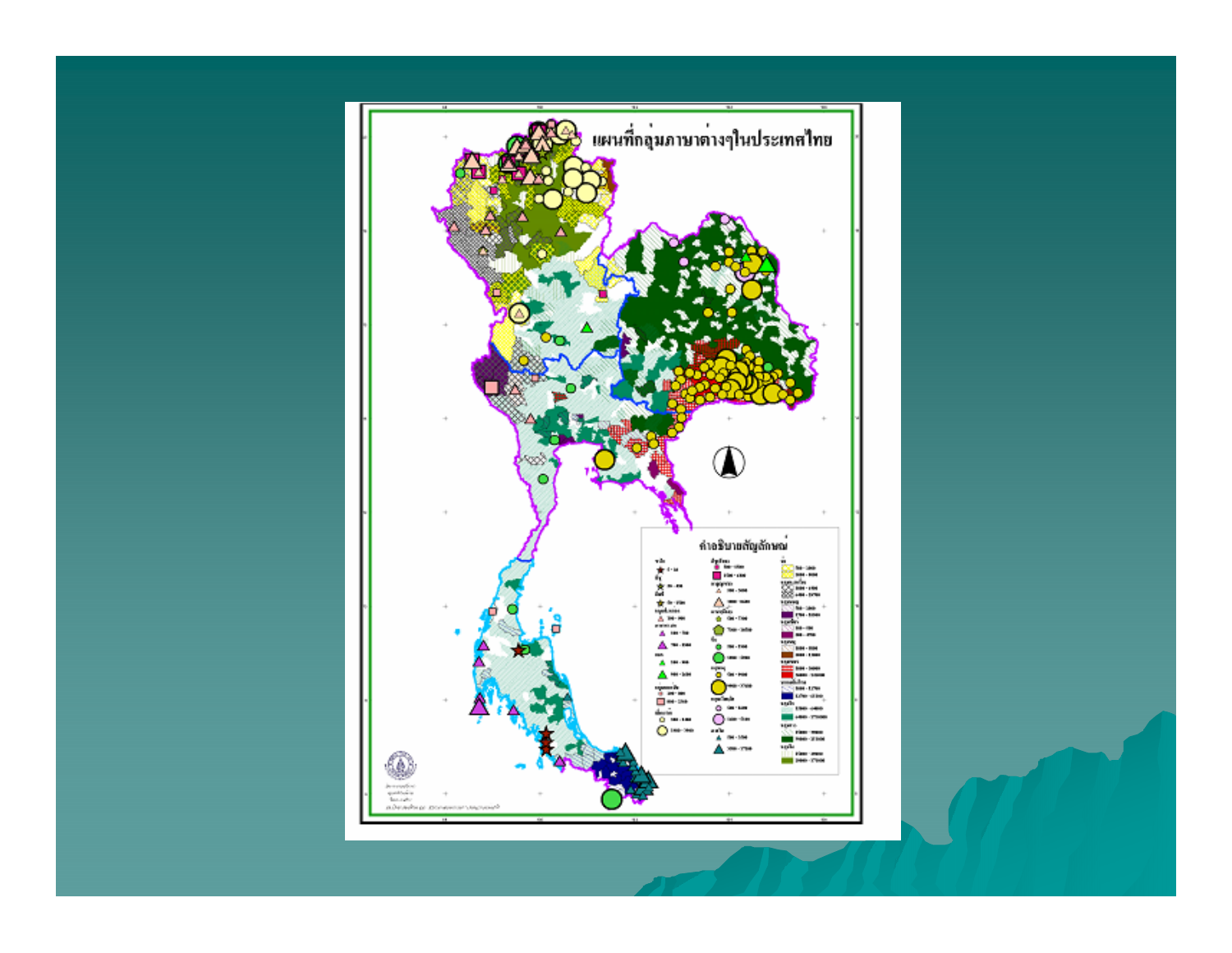## **Multilingual Situation in Thailand Multilingual Situation in Thailand**

 **70 ethnolinguistic ethnolinguistic groups in Thailand groups in Thailand** ◆ Standard Thai, the only official language: medium of instruction for education and **language of mass media language of mass media**

- $\bullet$  **Minority languages declining at various rates**
- **14 small languages imminently endangered 14 small languages imminently endangered**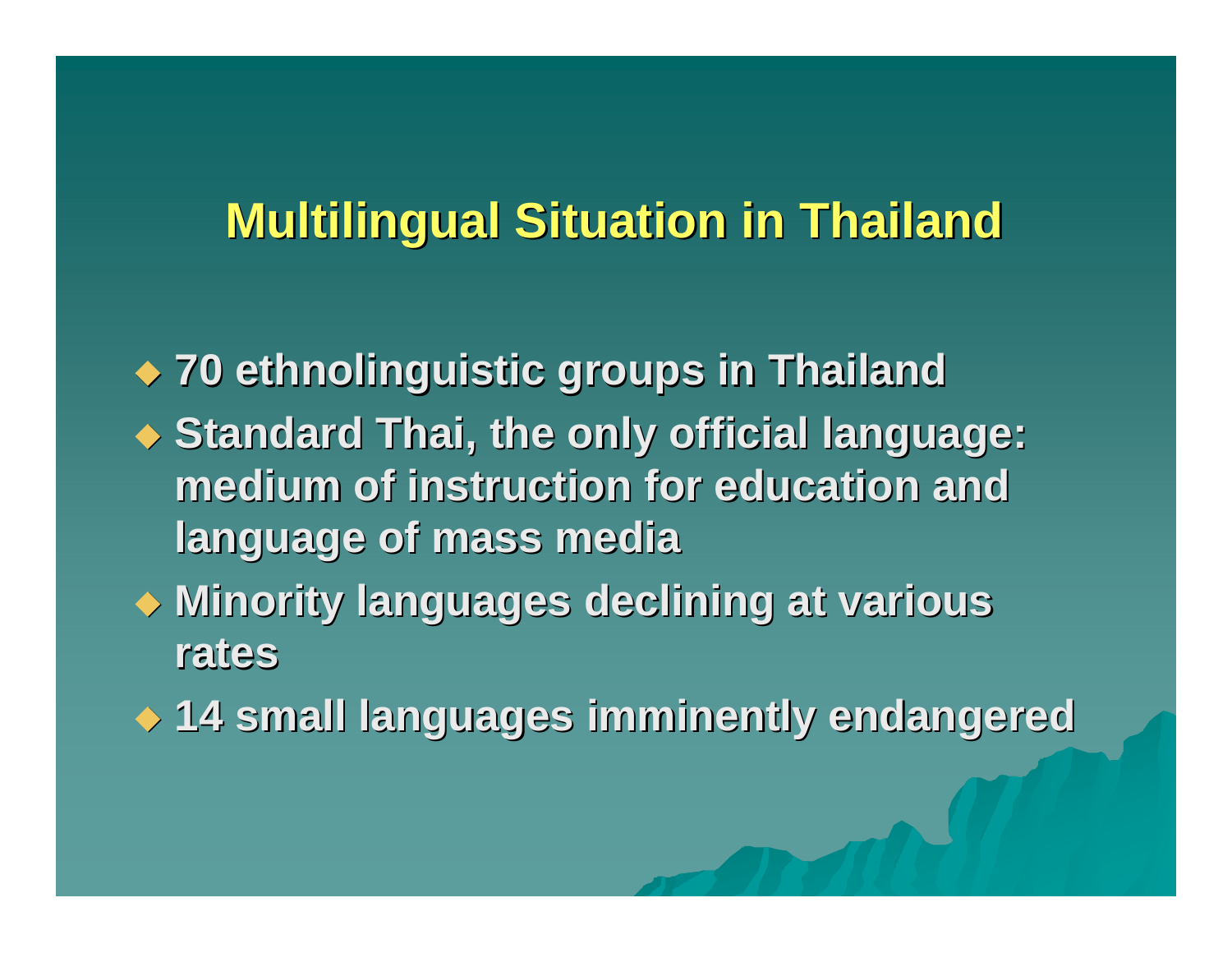# **Language death Language death**

the irreplaceable loss of a unique the irreplaceable loss of a unique way of viewing the world "The language contains everything—our values and wisdom, our outlook on the world" (Dorothy Still Smoking, Blackfoot Indian (Dorothy Still Smoking, Blackfoot Indian educator, USA. 2003)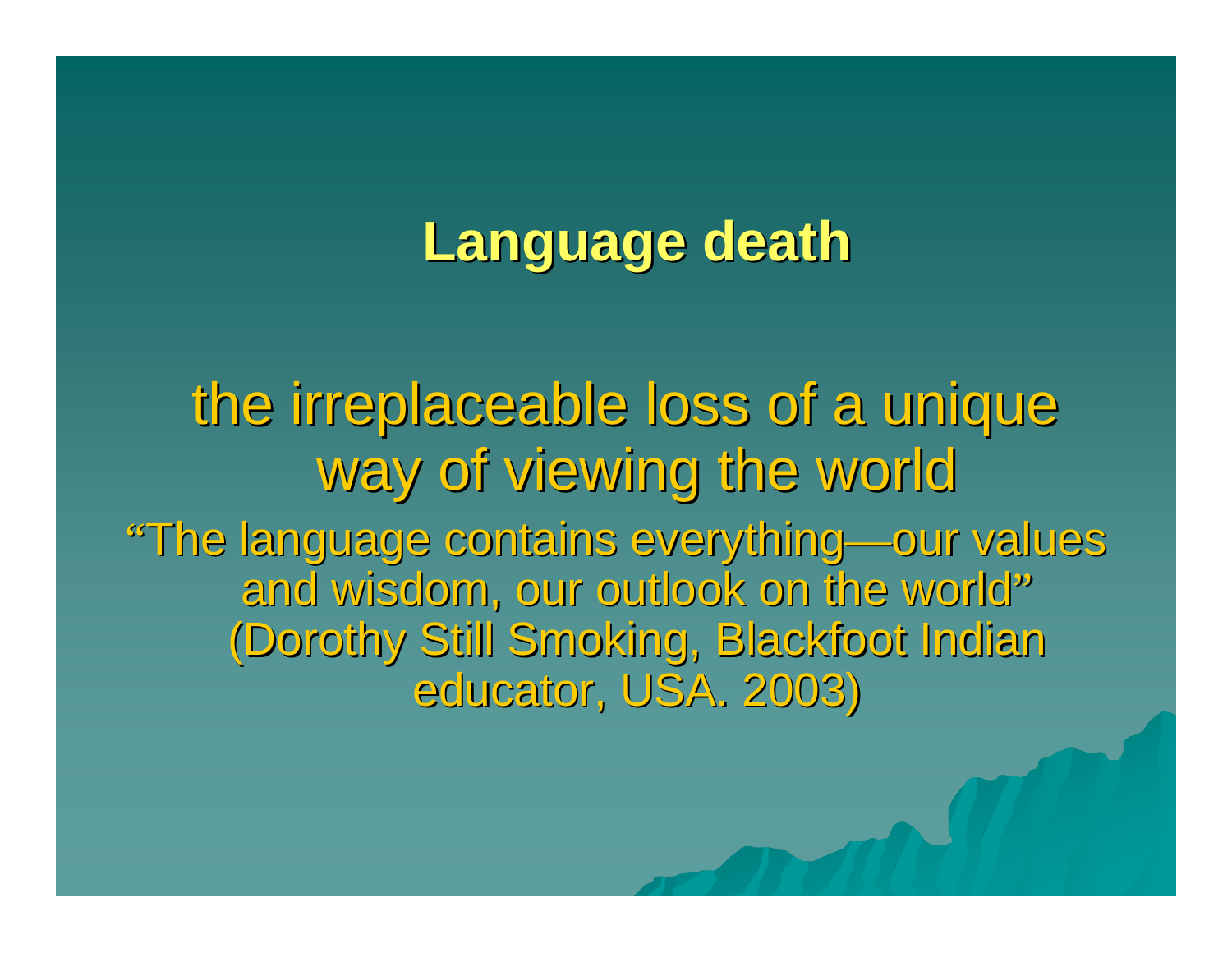## **Language Revitalization Language Revitalization**

"Language revitalization…is the attempt to add new linguistic forms or social functions to an new linguistic forms or social functions to an embattled minority language with the aim of embattled minority language with the aim of increasing its uses or users" (King, 2001, p. 23)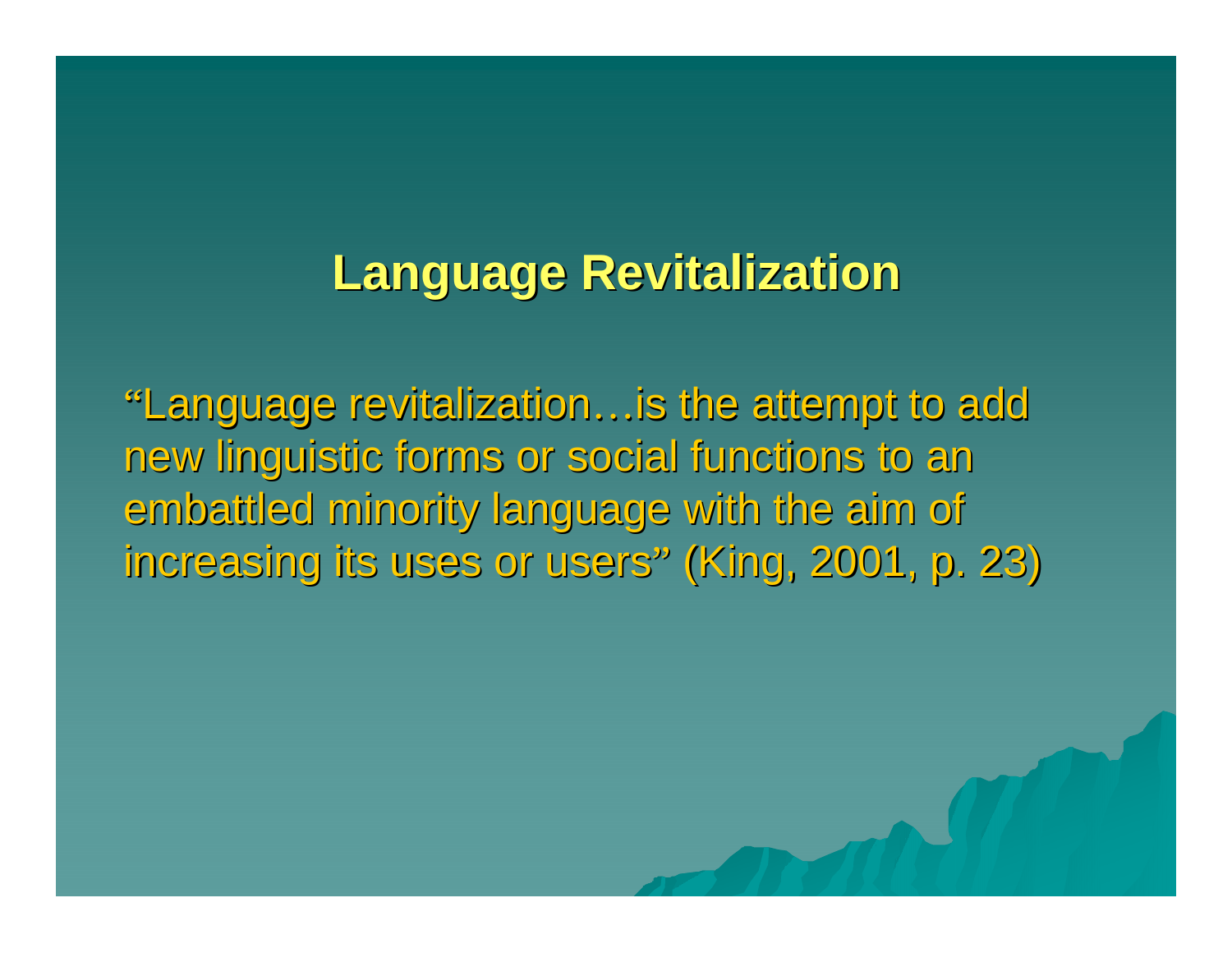

**Mahidol University** Institute of Language and Culture for Rural Development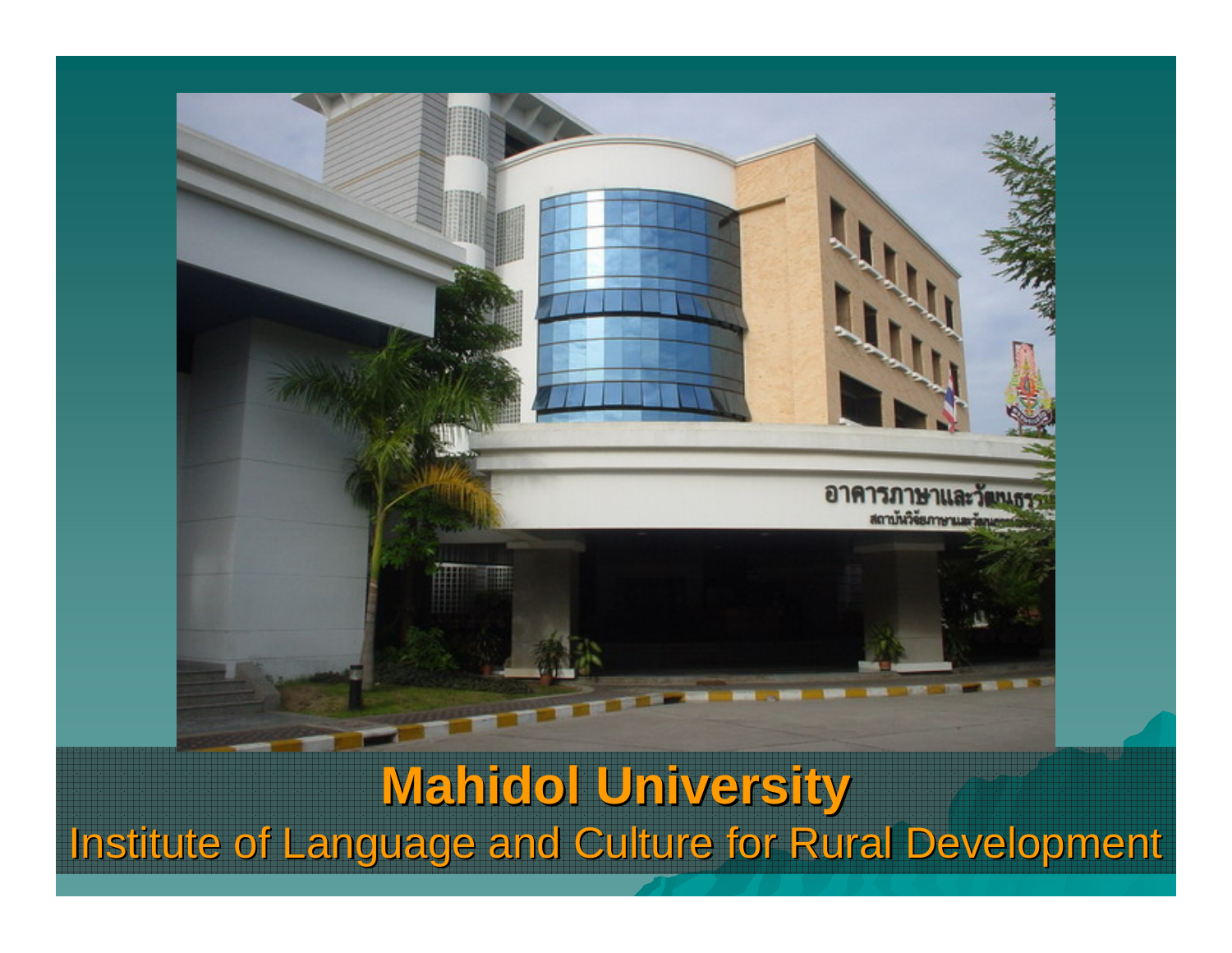# **Chong Language Revitalization Project Revitalization Project**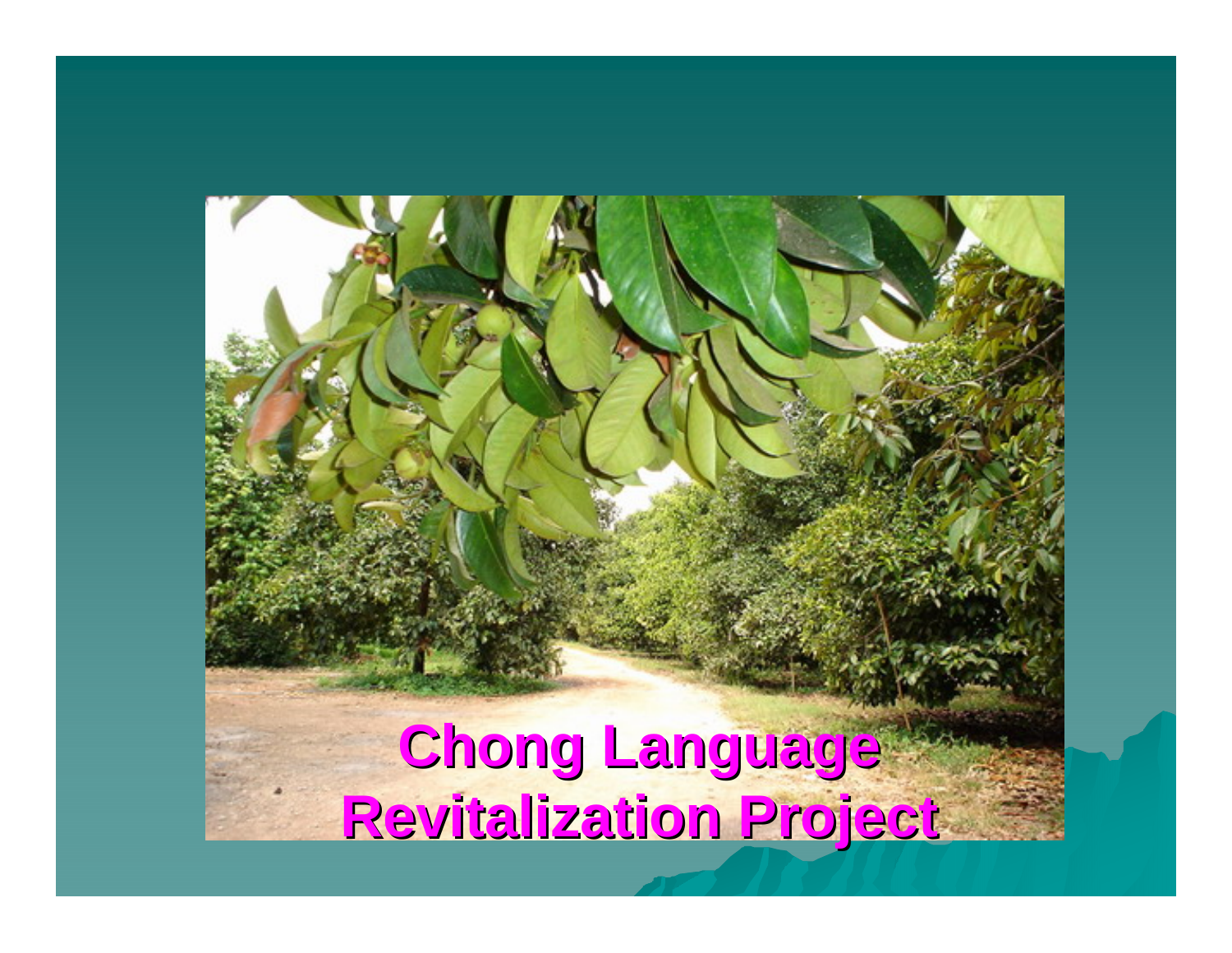# **Chong Language Situation Language Situation**

 $\blacklozenge$  Indigenous language, Chantaburi Province, about 2,000-4,000 speakers  $\blacklozenge$  Austroasiatic language family Famous for four Famous for four **registers registers** ◆ Rapid decrease in speakers last 20 years ◆ Stage 7 of Fishman's GIDS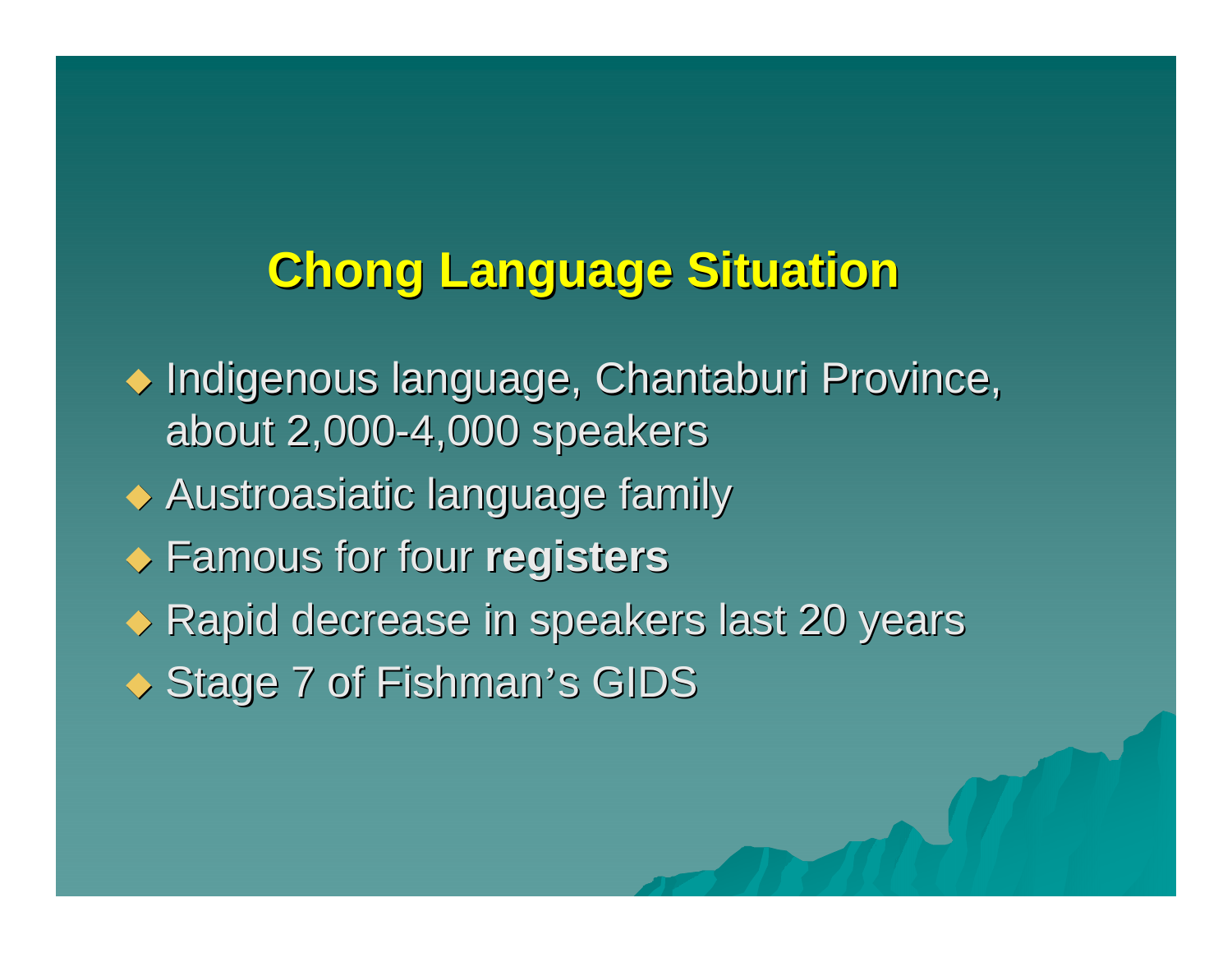# **CLRP beginnings CLRP beginnings**

- ◆ Small cooperation between Chong elders & Mahidol linguists
- ◆ Community motivation & commitment
- $\blacklozenge$  Financial support from TRF; community-based research
- $\blacklozenge$  Technical support from academic institution, ILCRD-**Mahidol University**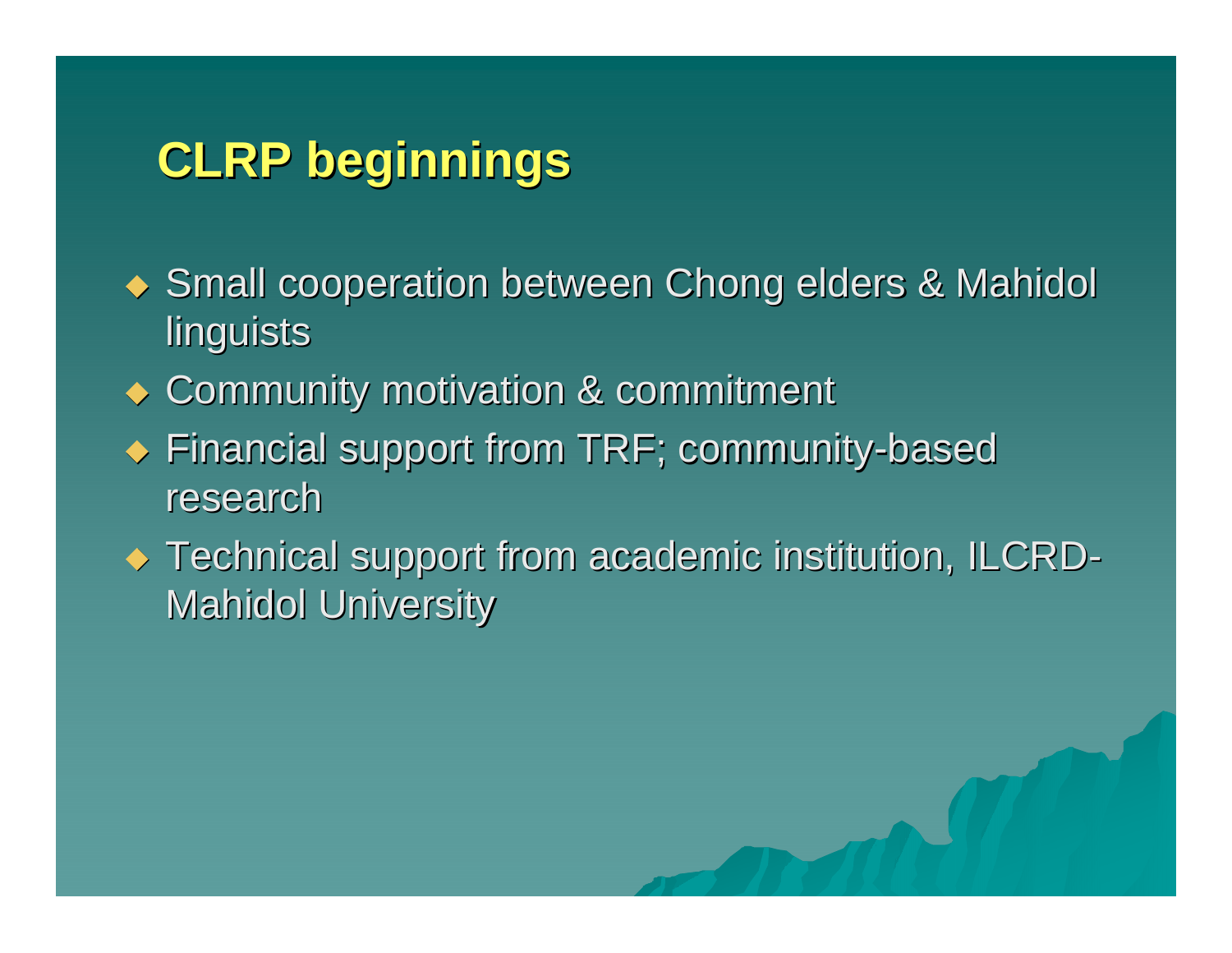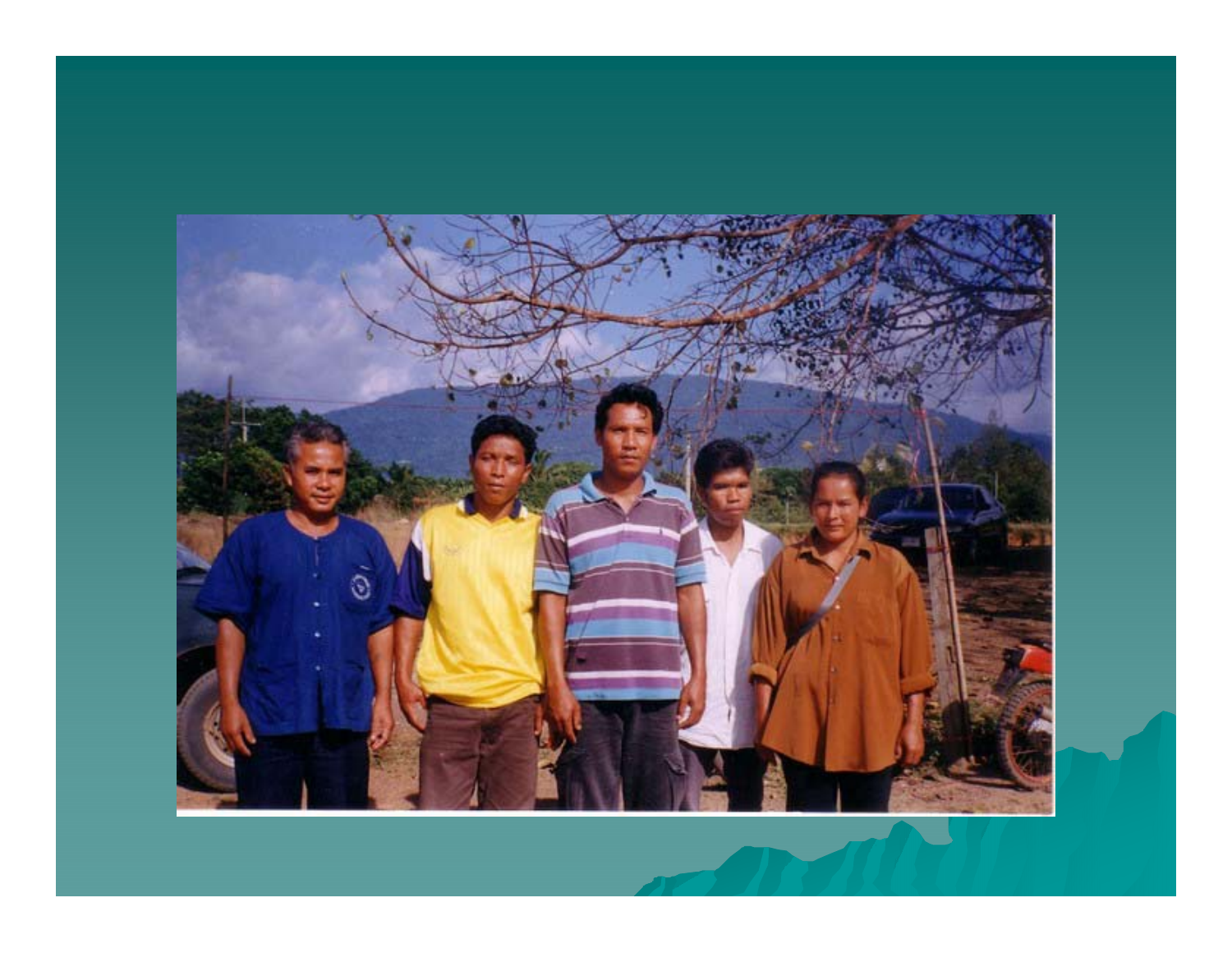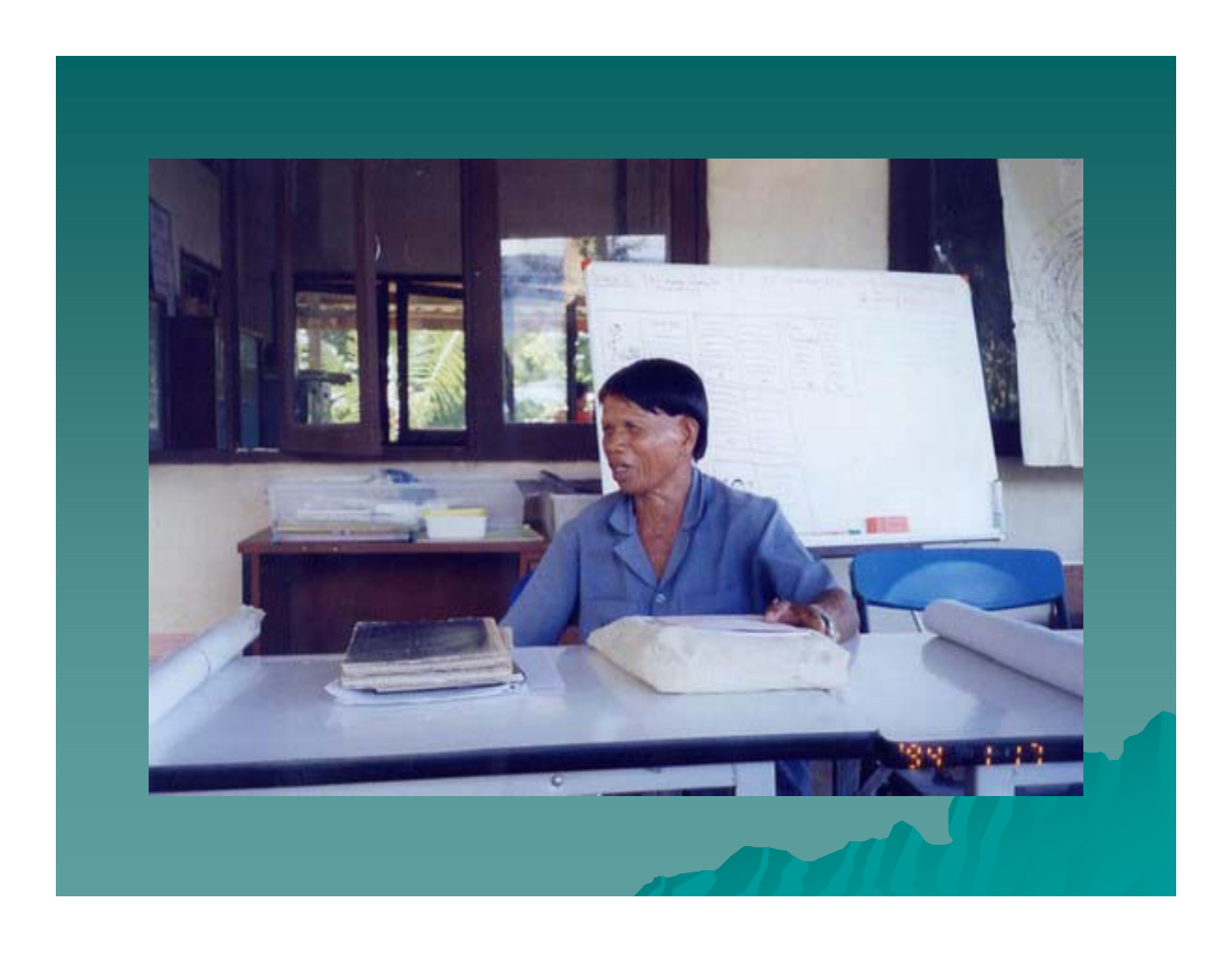# **CLRP Components CLRP Components**

 **Orthography development Orthography development Literature production Literature production Curriculum development Curriculum development Teaching Teaching Chong as a subject in school as a subject in school Chong Community Learning Center Community Learning Center**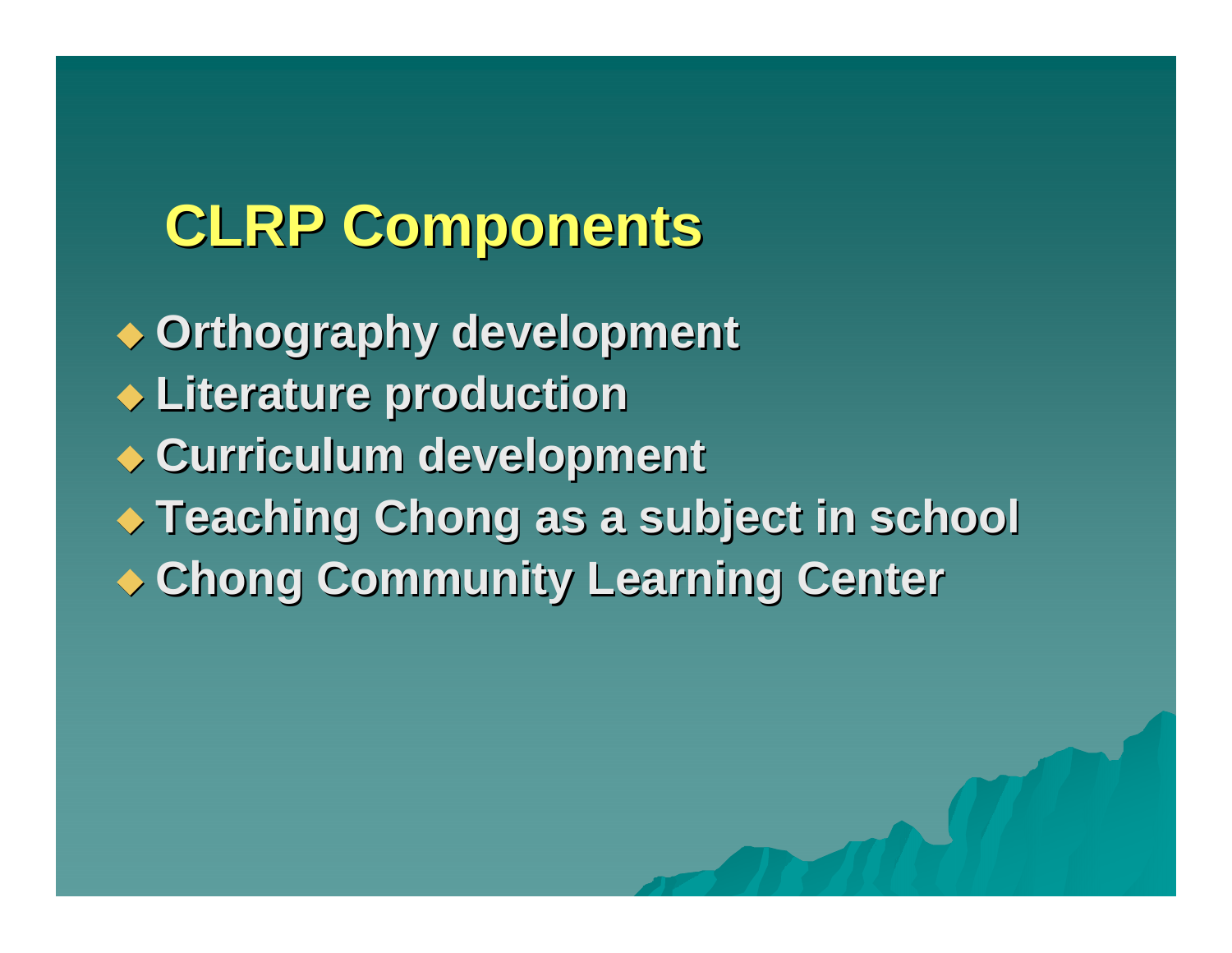# **Chong Orthography**

◆ Based on linguistic research  $\bullet$  Based on Thai writing system  $\rightarrow$  Tested to make sure it is readable and acceptable acceptable  $\leftrightarrow$  Tool for recording Chong language and local knowledge, for teaching younger generation  $\blacktriangleright$  Symbol of ethnic identity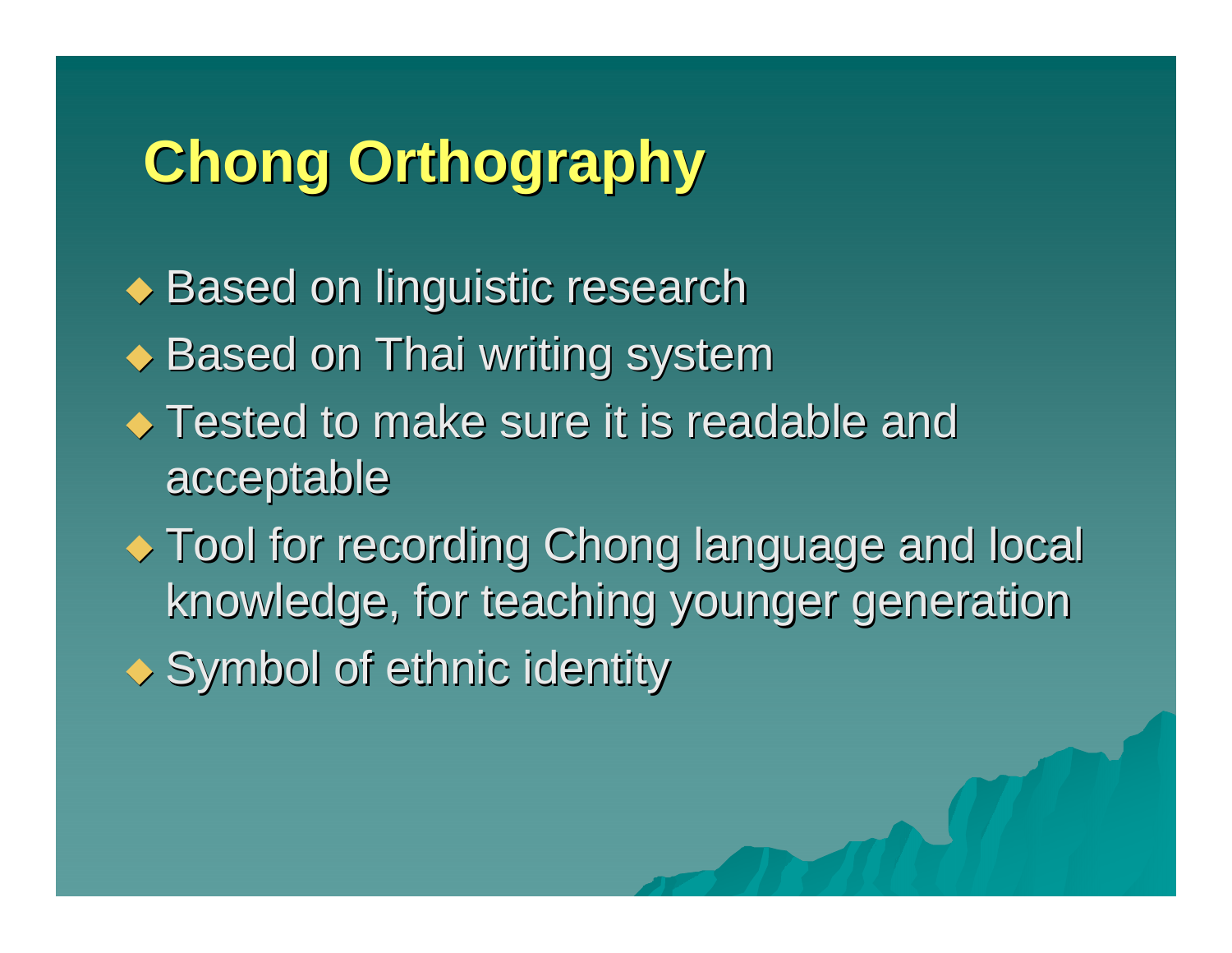# **Developing Developing Chong writing system writing system**

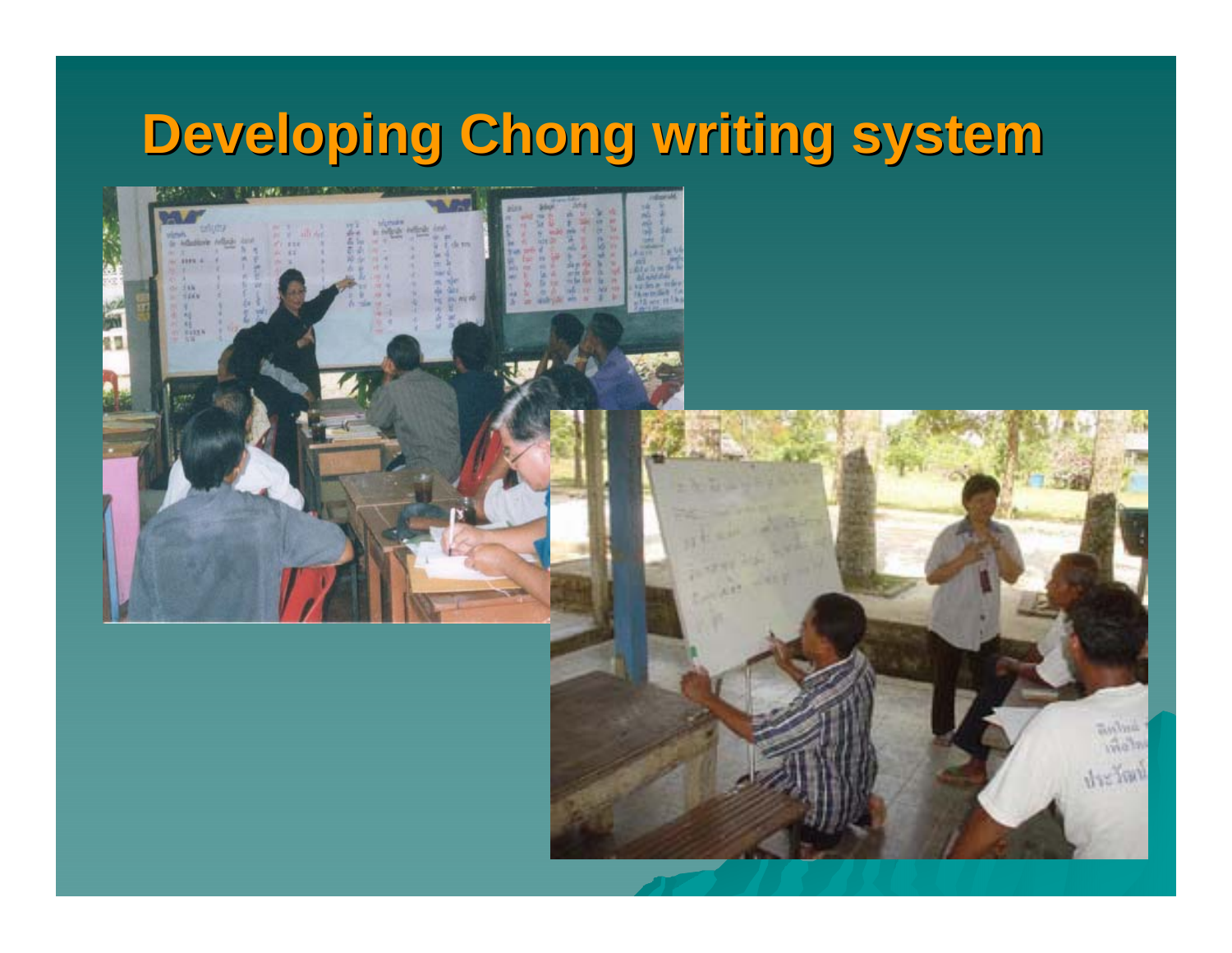### - The advantages of using Thai (national) script **for writing a for writing a Chong (local lg).**

- $\mathcal{L}_{\mathcal{A}}$ - most potential users had basic knowledge of the Thai writing system.
- This knowledge of the Thai writing system is transferable to Chong literacy.
- Convenient in terms of pedagogy and proliferation : Convenient in terms of pedagogy and proliferation : Thai script can be easily reproduced on personal Thai script can be easily reproduced on personal computer. computer.
- It is not a threat for the security agencies. It is not a threat for the security agencies.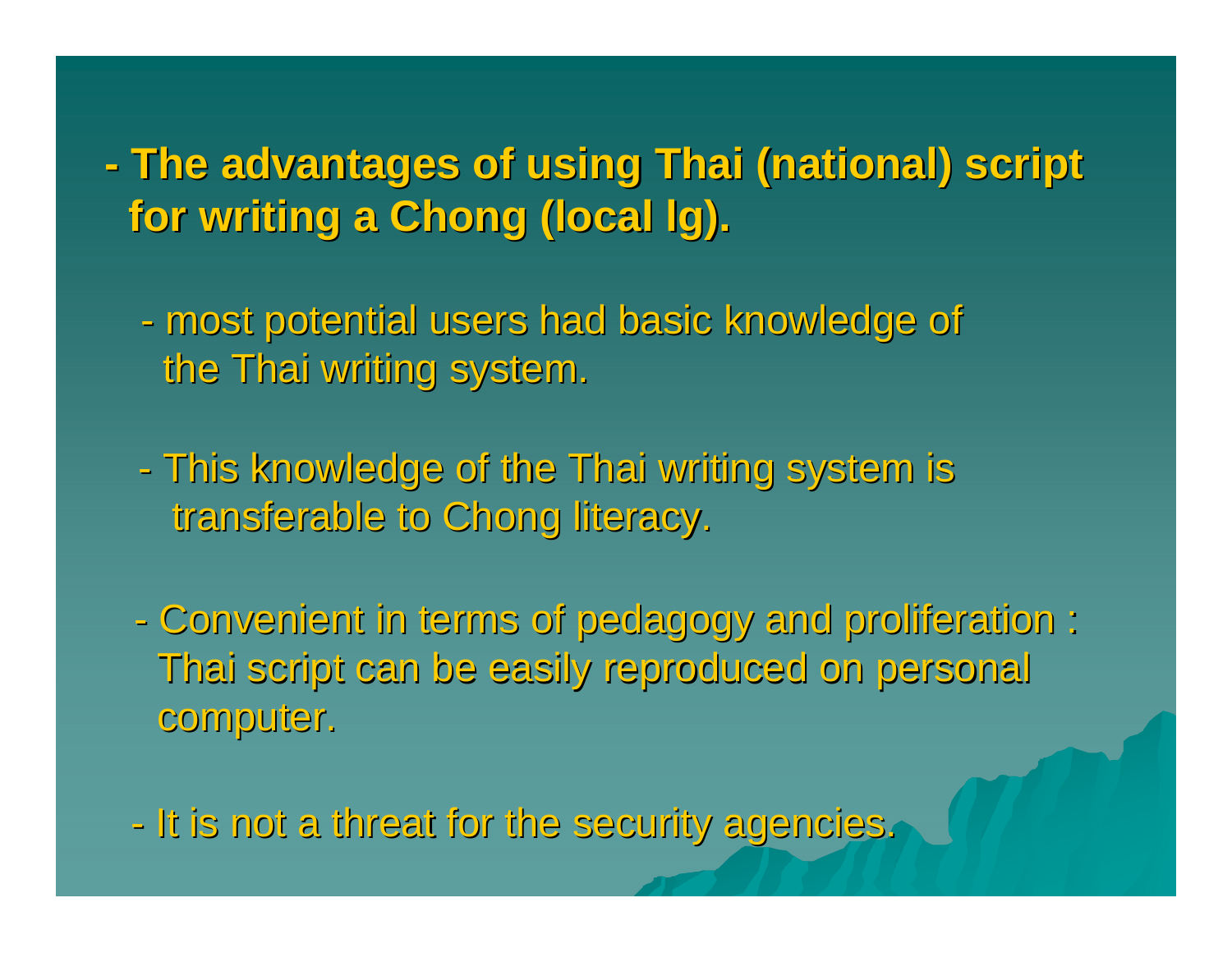# **Principle Principle of Chong orthography development orthography development**

0. The most widely used dialect that most people understand is selected.

#### 1. one sound – one symbol

- A single symbol would stand for a distinct sound in the phonology.
- There are many symbols for one sound in Thai, but only one symbol is selected for a sound in Chong. So only a portion of Thai symbols are used in Chong system.
- 2. The three way grouping of consonants acc. to the inherent tones, middle, low, and high groups in the Thai system is not followed in Chong orthography. Only consonant symbols from the middle and low groups in the Thai system are used.
- 3. Consistency in writing.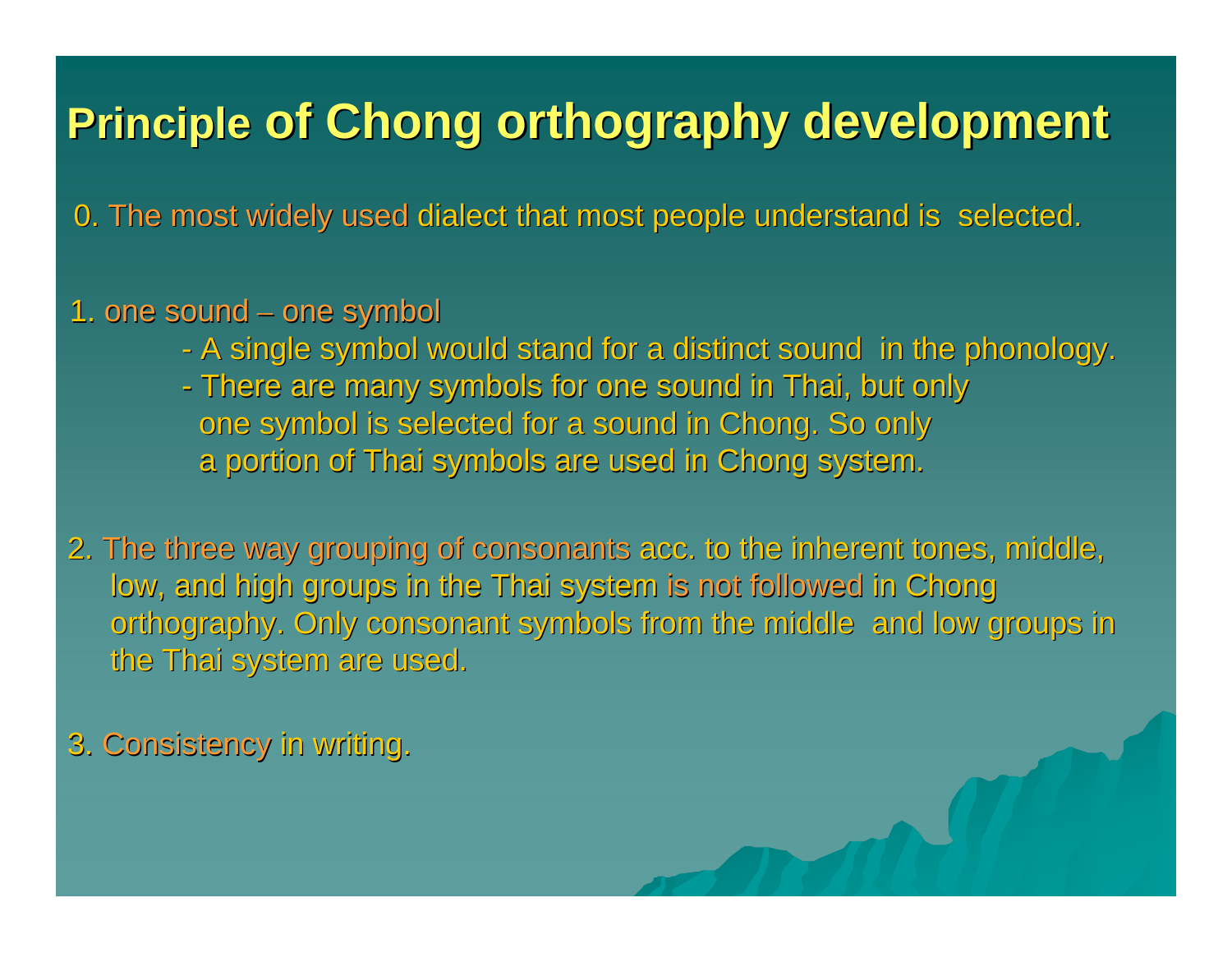### **After completing a tentative orthography After completing a tentative orthography**

- The writing system was tested to see how it is readable and acceptable to the community.
- -- The alphabet chart with keywords and pictures was produced.
	- Chong people were very proud of their work.
	- The orthography represents their Chong identity as a members of a unique ethnic community who are citizens a members of a unique ethnic community who are citizens of Thailand.

 The people are encourage to practice writing their language. The people are encourage to practice writing their language. using the Thai-based Chong writing system.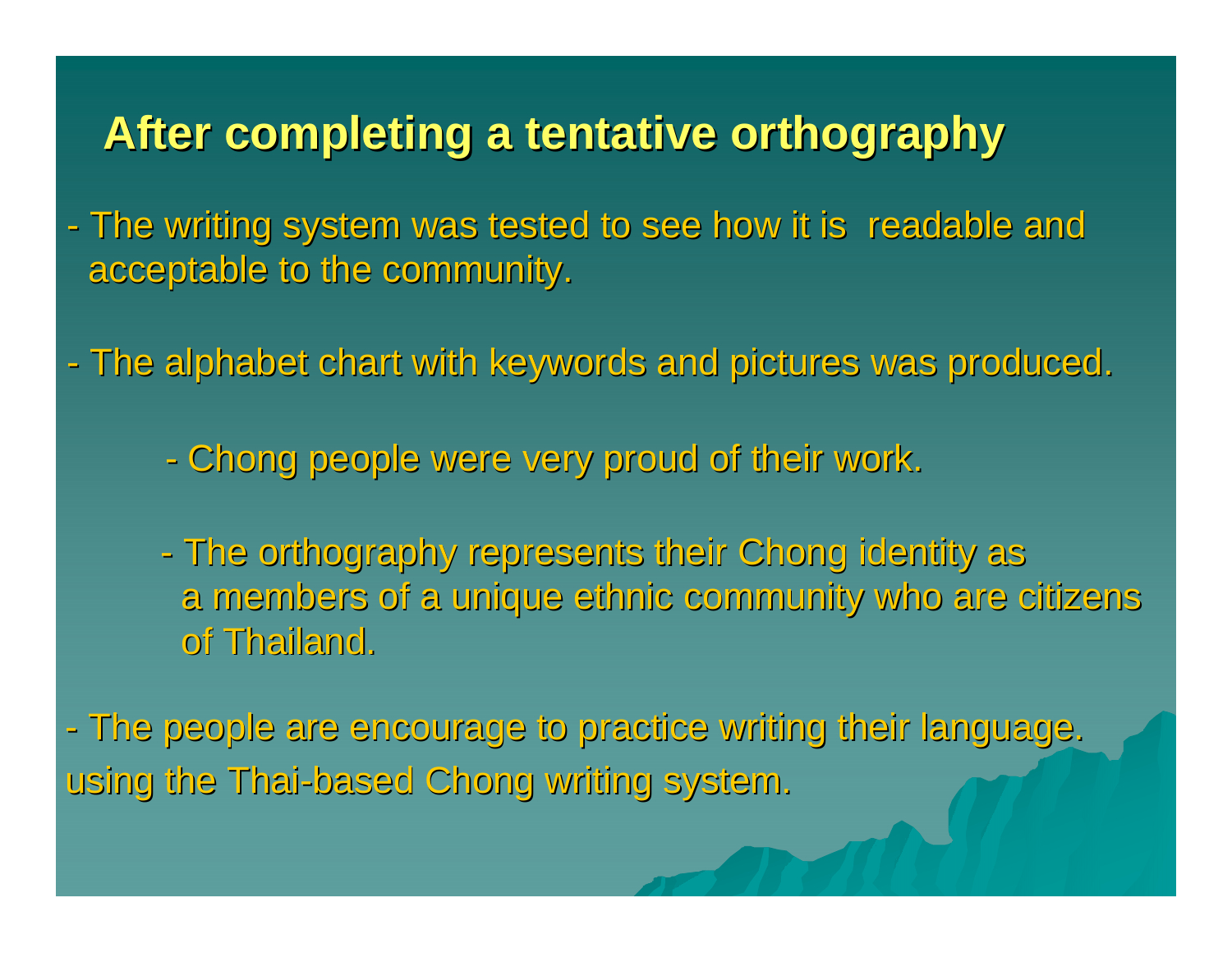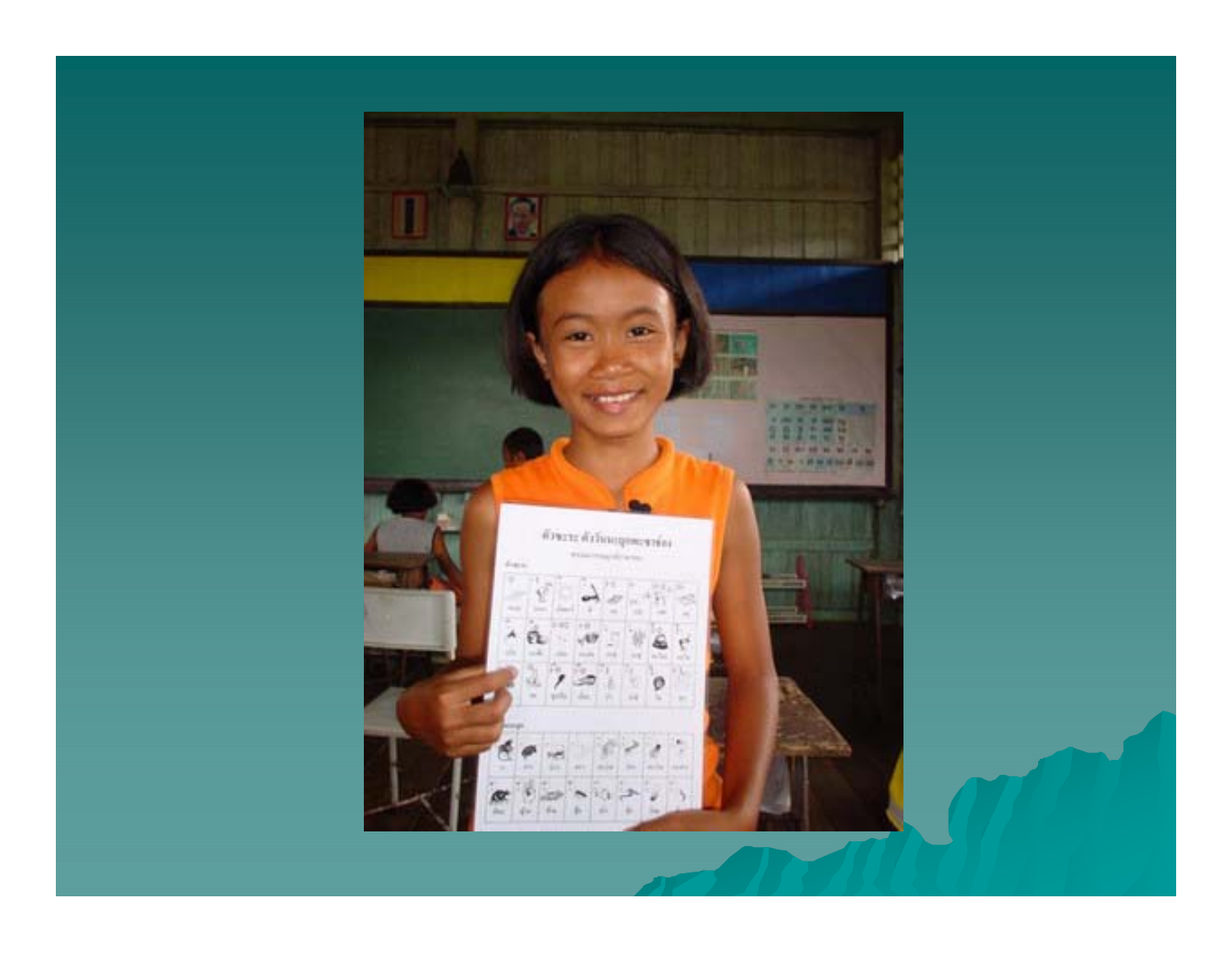### **Thai alphabet chart Thai alphabet chart Chong alphabet chart alphabet chart**



|                    |                 |                    | ตัวนั่งชื่อพะซาช์อง | พย์ฌซนะภาษาชอง       |           |                                                         |                          |
|--------------------|-----------------|--------------------|---------------------|----------------------|-----------|---------------------------------------------------------|--------------------------|
| برقيته<br>n<br>ดับ | n<br>ล้อน       | J<br>$\tilde{x}_2$ | Ō                   | K<br>制造              | 节<br>ğ    | ព្យ<br>ญ้าม                                             | ମ<br>йă                  |
| $\phi$<br>商业       | 'n<br>ท้าม      | น<br>ties          | บ<br>ųυ             | $\mathbf{1}$<br>alaa | M<br>Iviu | ฟุง (ชีม)                                               | $\mathbf{u}$<br>ໜ້າ      |
| Ù<br>814           | 5<br><b>Sea</b> | ัด<br>uan          | Ō<br>ęΑ             | ว<br>วา              | ខ<br>870  |                                                         |                          |
| ตัวจะก็อด          |                 |                    |                     |                      |           |                                                         |                          |
| -n<br>เกือก        | đ<br>aha        | neue               | ณ<br>លើល            | g<br>1/19            | ลิ้น      | -11<br>กรีบ                                             | $\mathfrak{U}$<br>มะง่าม |
| -0                 | - 7             | Ø                  |                     |                      |           | endas chus; Omno, Oslo bibels, - Gentaldes Isla bibels, |                          |

เพล่ว

őυ

neuvia

informacypationparable, 65, teamental (ex. in see buseful asteri un instru Environ 100 pilot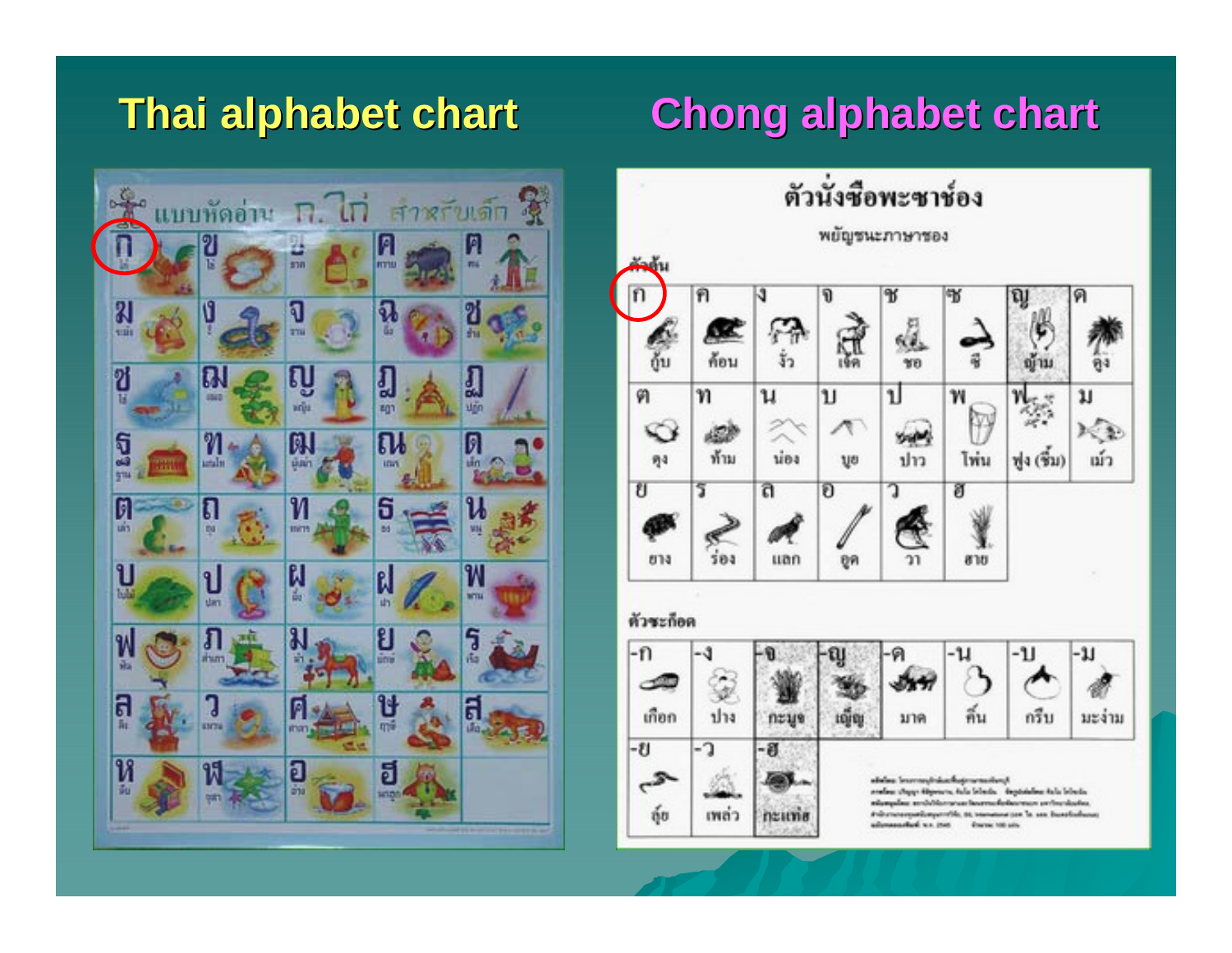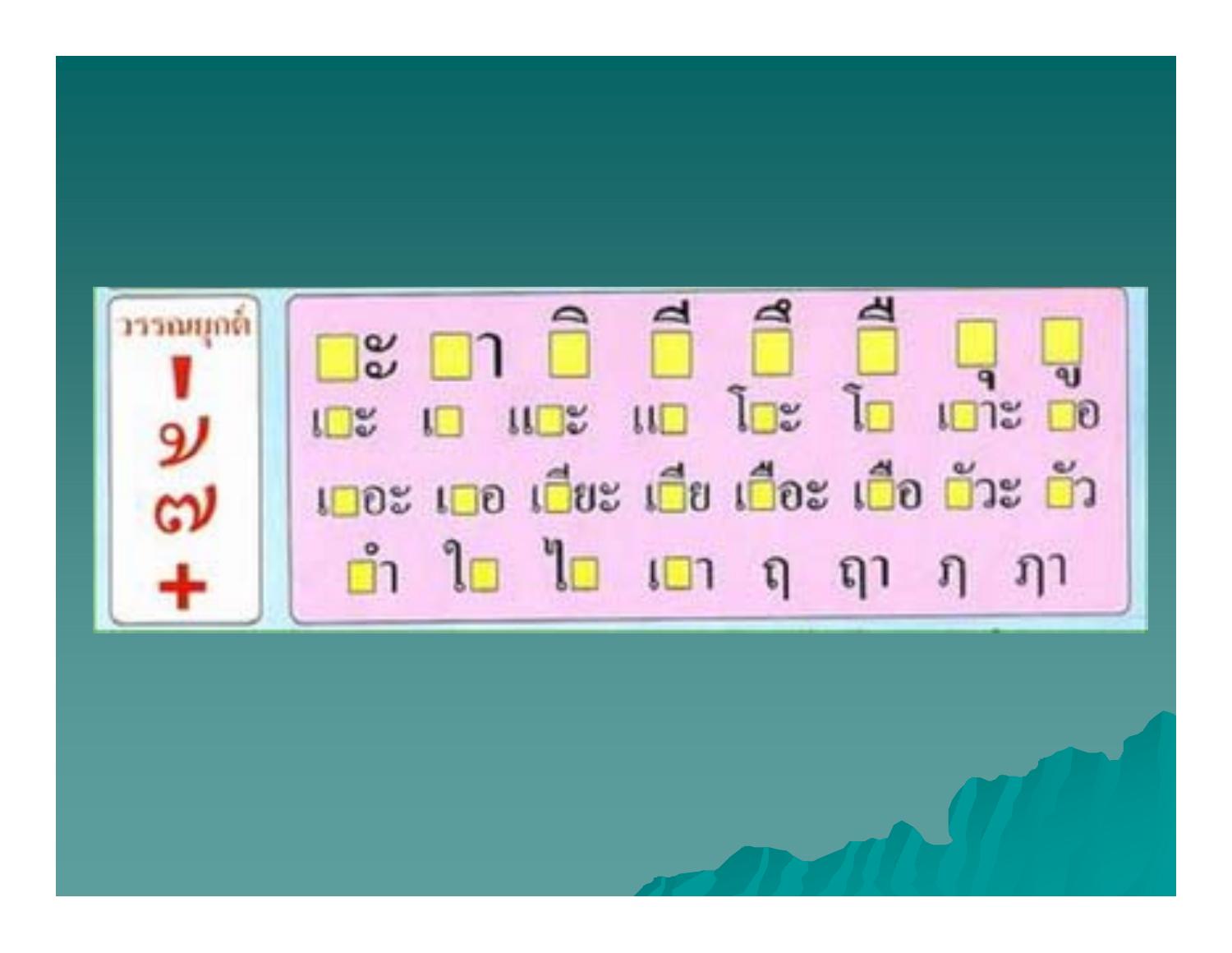| สระและวรรณยุกต์ภาษาชอง<br>ตัวซะระ |        |                              |                    |      |         |               |      |  |  |
|-----------------------------------|--------|------------------------------|--------------------|------|---------|---------------|------|--|--|
|                                   |        |                              |                    |      |         |               |      |  |  |
|                                   |        |                              |                    |      |         |               |      |  |  |
| n z a z                           | กะตา   | บัคตะงิ                      |                    | iaz  | n/a     | uviz          | ПŖ   |  |  |
| $\frac{a}{a}$                     |        | $1 - 8$                      | $I - \mathfrak{D}$ |      |         | $\frac{1}{2}$ |      |  |  |
|                                   |        |                              |                    |      |         |               |      |  |  |
| กรีบ                              | กะพื่อ | $i\dot{a}$                   | กะเช่อ             | กะช่ | nzvj    | คะโมะ         | กะโค |  |  |
| $1 - 72$                          | -0     | $\overline{\mathfrak{g}}$ -U | $\vec{F}$          |      | $\cdot$ |               |      |  |  |
|                                   |        |                              |                    |      |         |               |      |  |  |
| i                                 | Yθ     | ชุกเปีย                      | เกือก              | บัว  | กำดี    | 'la           | 181  |  |  |

#### ตัววันนะยุก

|                    |          |          |                  | ٠           | г        | ٠           |          |
|--------------------|----------|----------|------------------|-------------|----------|-------------|----------|
| 31<br>$\mathbf{v}$ | 813<br>V | ปาว<br>W | <b>9157</b><br>v | กะว่าย<br>a | 101<br>ಕ | มะง่าม<br>₫ | $nz$ ana |
| ค้อน               | ญ้าม     | ท้าม     | ช้อ              | เม้ว        | ลุ่ย     | 500         | คิน      |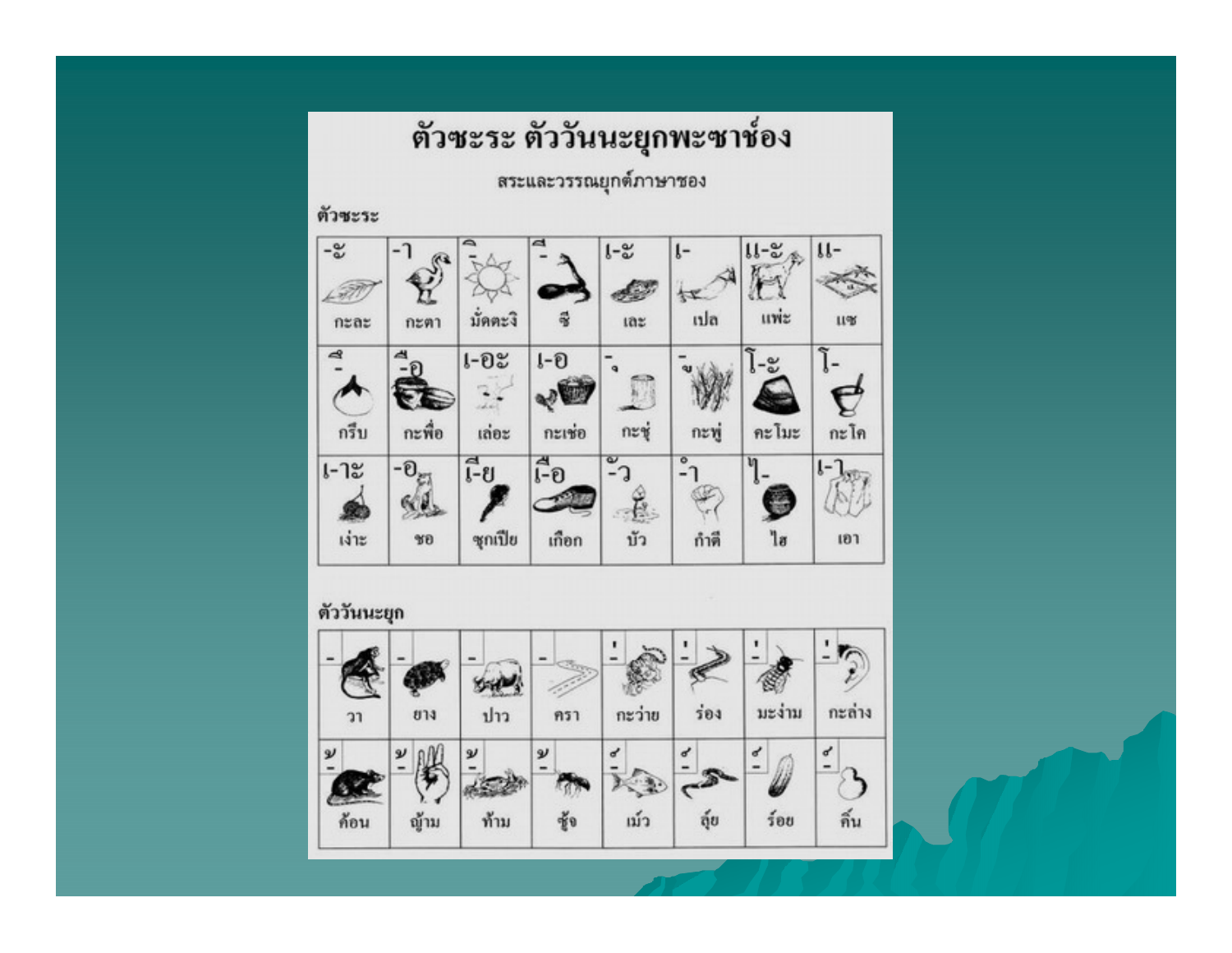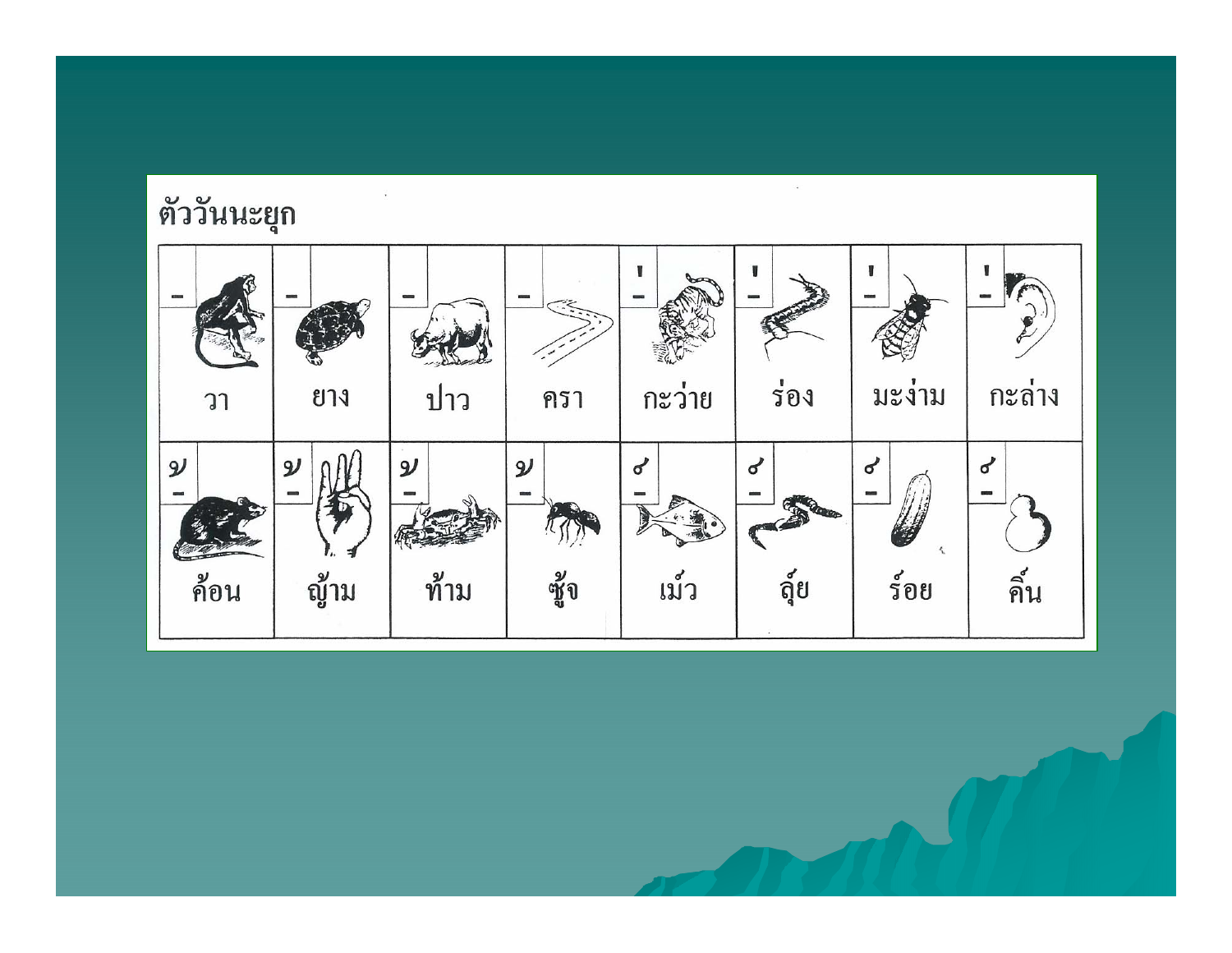# **Chong Orthography Testing**

• **Conducting the test Conducting the test**

### • **The informants selected represent The informants selected represent**

- both genders.
- different age groups.
- $\mathcal{L}_{\mathcal{A}}$ - different educational backgrounds.
- $\mathcal{L}_{\mathcal{A}}$ - different home villages.

• **The test was limited for those who speak The test was limited for those who speak Chong and are able to read Thai. and are able to read Thai.**

#### • **The purpose of the test was clearly explained. The purpose of the test was clearly explained.**

• **Explain differences between Explain differences between Chong and Thai and Thai alphabets, particularly the letters and diacritics alphabets, particularly the letters and diacritics representing different values in each system. representing different values in each system.**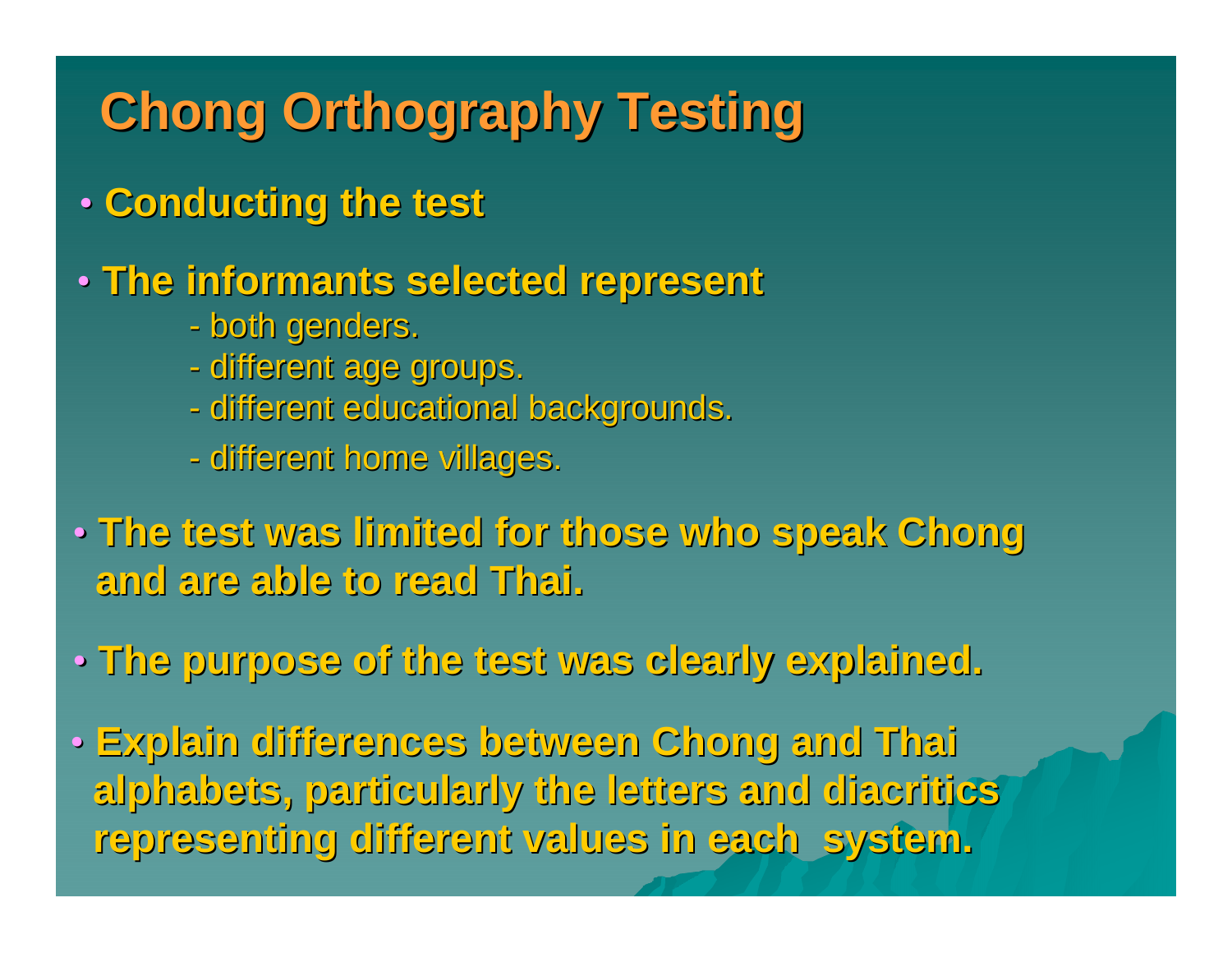### **The test occurred at three levels The test occurred at three levels**

### 1. reading at the word level

- $\mathcal{L}_{\mathcal{A}}$ - informants used word and picture card to match cards sharing the same thing.
- $\mathcal{L}_{\mathcal{A}}$ - use all words representing the whole sound system of the language.
- 2. reading (and writing) at the sentence
	- ten sentences of various stages of difficulties.
	- wrote 4 sentences.

### 3. reading at the story level

- read a short story and answered comprehension questions. read a short story and answered comprehension questions.
- The researchers took notes of problems, difficulties, The researchers took notes of problems, difficulties, other reactions about the writing system. other reactions about the writing system.